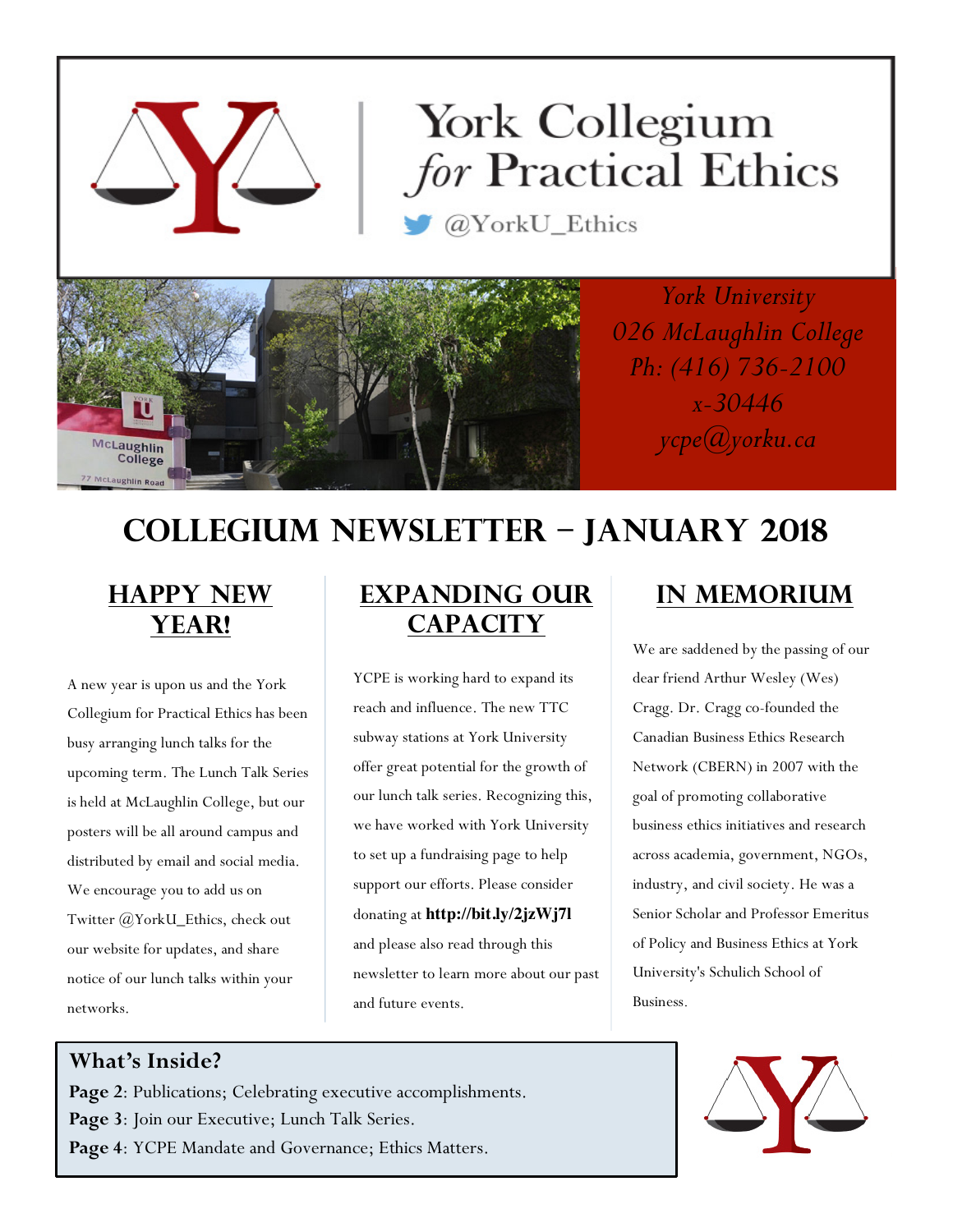## **SELECTION OF RECENT AND forthcoming Publications by YCPE Executive Members**

**"Michael DiBiase v. The City of Vaughan: A Case Study in Descriptive, Normative and Meta-Ethics"** by Philip MacEwen in the Canadian Public Administration Journal, forthcoming in early 2018.

**"An Argument for Critical and Liberal Education: A Synthesis of Ancient and Modern Thought"** by Naomi Couto in Classical Relationalism and the Politics of Europe, December 2017, Ch. 15.

**Honest Politics Now**, coedited by University Professor Emeritus Ian Greene and Professor David Shugarman (both former directors of the YCPE), containing chapters co-authored by Naomi Couto and Ian Stedman

We hope you will join family, friends and colleagues for a ceremony and reception celebrating Dr. Cragg's life and many accomplishments. **Date:** Thursday, January 18, 2018 **Time:** 5:30 pm - 7:45 pm **Location:** Robert R. McEwen Auditorium Schulich School of Business, York University.

## **PROFESSIONAL CONTRIBUTIONS**

**The YCPE's Executive members have had a productive year and continue to make valuable contributions to the field of practical ethics. Here are just a few of our accomplishments over the past few months.**

In addition to publishing chapters in *Classical Relationalism and the Politics of Europe* and in *Honest Politics Now*, **Professor Naomi Couto** was honoured by the Canadian Association of Programs in Public Administration with the *2017 CAPPA Recognition for Most Compelling Normative Contribution paper*.

YCPE co-coordinator **Philip MacEwen** also had a busy 2017 as a result of the creation of the new

Journal of the Canadian Society for the Study of Practical Ethics / Journal canadienne pour l'étude de l'éthique appliquée. Volume 1 was published in 2017, with volume 2 expected in early 2018. Philip is a co-editor and has also co-written introductions to both volumes, which can be accessed at http://scholar.uwindsor.ca/csspe/ vol1/.

Ian Greene and Ian Stedman have had a busy 2017, providing expert opinions and analysis for local and national news stories about government ethics and accountability. Professor. Greene started the year by appearing on CBC Radio's The Current with Anna Marie Tremonti, and then wrote two op-eds for ipolitics.ca and one for The Toronto Star. Ian Stedman provided expert analysis for media on 21 separate occasions. Government ethics has definitely been a hot topic throughout 2017!

The two Ians also presented on a panel about the independence of ethics commissioners at the December conference of the Council on Government Ethics Laws (COGEL) that was held in Toronto, and later both participated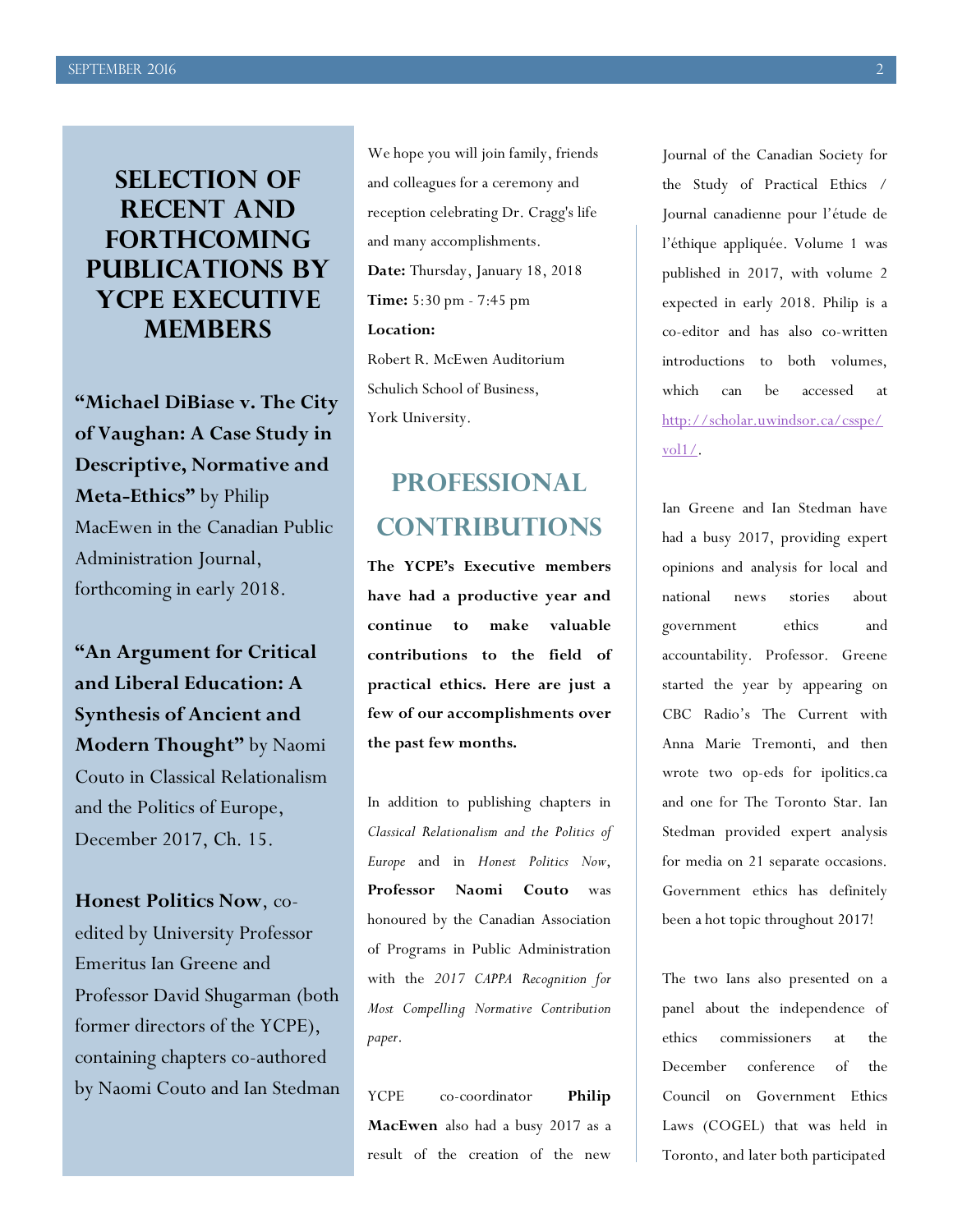in a Public Policy Forum roundtable on the role of officers and agents of Parliament. **Ian Stedman** also presented at an international anticorruption conference in September and at a continuing legal education event in December that was focused on ethics issues faced by lawyers who work for Ontario's securities regulator.

Looking ahead, Ian Stedman has organized a conference with IP Osgoode, Osgoode Hall Law School and the York Centre for Public Policy and Law, called "Bracing for Impact – The Artificial Intelligence Challenge: A Road Map for A.I. Policy in place on February 2, 2018 in Toronto and will feature international experts from academia, industry and government. Conference information can be found at:

http://aichallenge.osgoode.yorku.ca/

**Jacob Blum** joined the YCPE as a research assistant and brings a lifetime of experience in practical ethics with him. Jacob has been invaluable in helping to organize lunch talks and he assisted Ian Greene with editing for **Honest Politics Now**.

**Nicole Karagach** has also joined the YCPE. Nikki is an undergraduate student who has been instrumental in helping us to plan and promote our talks, especially via social media.

#### **WORKING TOGETHER**

The Toronto Star's **Kevin Donovan** gave a lunch talk at Osgoode Hall Law School about **The Law & Ethics of Investigative Journalism.** 

The talk was co-sponsored by Osgoode Hall Law School, the York Centre for Public Policy & Law, and by IP Osgoode.The York Collegium for Practical Ethics hopes to continue to work with partners at Osgoode in order to bring exciting and engaging talks like this one to McLaughlin College, Osgoode Hall Law School and the broader York University community.

A big thank you is owed to Jacob Blum for coming up with the idea for the talk and for doing all the work to draw Mr. Donovan to our campus!



#### **JOIN OUR EXECUTIVE**

The YCPE is looking for faculty members and graduate students to join our executive for the 2018-2019 academic year. Please send your expressions of interest to ianstedman@osgoode.yorku.ca. The YCPE is also looking for undergraduate students to join our executive. Please send your CV and a covering letter to ianstedman@osgoode.yorku.ca.

#### **LUNCH TALK SERIES**

Please check our website regularly as our schedule is updated.

**February 14** - Dr. William van Wijngaarden (York University) will give a talk entitled "Climate Change: What on Earth is Going On?"

**February 28** – Bob Tarantino from Dentons Canada LLP will talk about ethics, the law and artificial intelligence in a talk entitled "Judging AI: Ethics and Accountability for Legal Algorithms".

#### *Dates are TBD for the following speakers:*

**Tomee Sojourner-Campbell** on Consumer Racial Profiling.

**Olivia Schuman** on Donor Anonymity: Practical and Moral Considerations.

**William Wong** will talk about his work as Deputy Parliamentary Counsel, including the importance of ethical codes and the immunities offered by parliamentary privilege.

**George Fallis** on Plutocrats.

**Richard Phidd** – (Subject TBD).